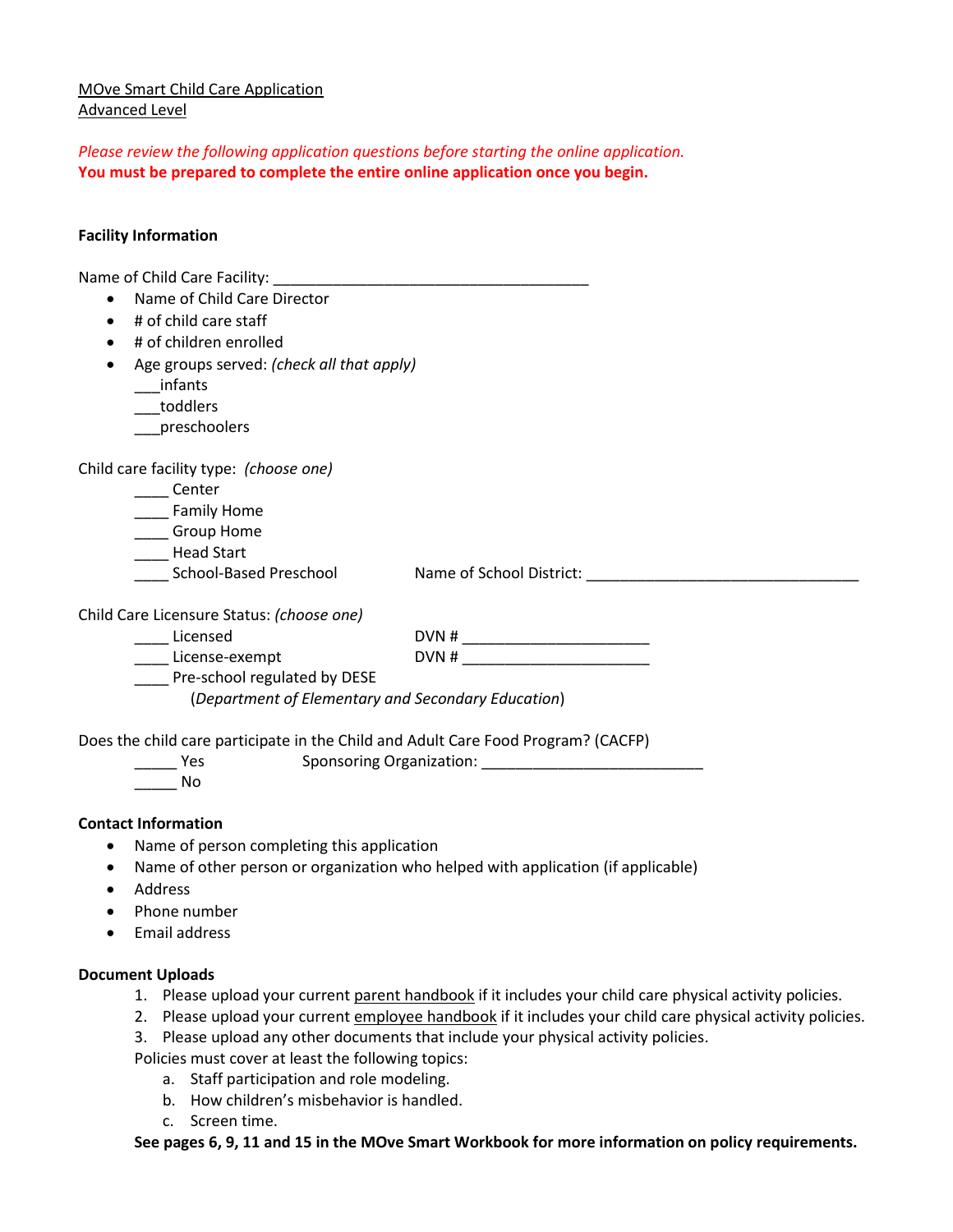- 4. Please upload a daily schedule for toddlers. **See Sample Daily Schedule** for an example Schedule must clearly show the following times:
	- When the children have unstructured active play time (free play).
	- When the children have structured (teacher led) physical activity.
	- When physical activity is incorporated into other lessons.
	- When the children are sedentary (seated).

### **See pages 7, 8, 14 and 16 in the MOve Smart Workbook for more information on this requirement.**

- 5. Please upload a daily schedule for preschoolers. **See Sample Daily Schedule** for an example Schedule must clearly show the following times:
	- When the children have unstructured active play time (free play).
	- When the children have structured (teacher led) physical activity.
	- When physical activity is incorporated into other lessons.
	- When the children are sedentary (seated).

## **See pages 7, 8, 14 and 16 in the MOve Smart Workbook for more information on this requirement.**

6. Please upload a photo of your child care that shows the space that is used for indoor physical activity. **See page 12 in the MOve Smart Workbook for more information on this requirement.**

7. Please upload a photo of your child care that shows your outdoor play area. **See page 13 in the MOve Smart Workbook for more information on this requirement.**

8. Please upload a photo of your child care that shows visual materials (pictures, posters, books, etc.) that are displayed in classrooms.

#### **See page 17 in the MOve Smart Workbook for more information on this requirement.** Photos will only be used by DHSS to document this application and will not be used publically without permission.

9. Please upload a facility staff roster and clock hour training report from OPEN Initiative for all staff members, indicating the required MOve Smart training has been completed by each staff member.

### **Application Questions**

- 1. Explain how your physical activity policy is communicated to staff and parents.
- 2. List three examples of *unstructured* physical activities that you use with infants. (if infants are served) List three examples of unstructured physical activities that you use with toddlers. (if toddlers are served) List three examples of *unstructured* physical activities that you use with preschoolers. (if preschoolers are served) **See page 7 in the MOve Smart Workbook for more information on this requirement.**
- 3. List three examples of structured physical activities that you use with infants. List three examples of structured physical activities that you use with toddlers. List three examples of structured physical activities that you use with preschoolers. **See page 8 in the MOve Smart Workbook for more information on this requirement.**
- 4. Discuss and give examples of how staff participate and role model physical activity in your child care. **See page 9 in the MOve Smart Workbook for more information on this requirement.**
- 5. Is physical activity ever withheld for misbehavior in your child care? **See page 11 in the MOve Smart Workbook for more information on this requirement.**